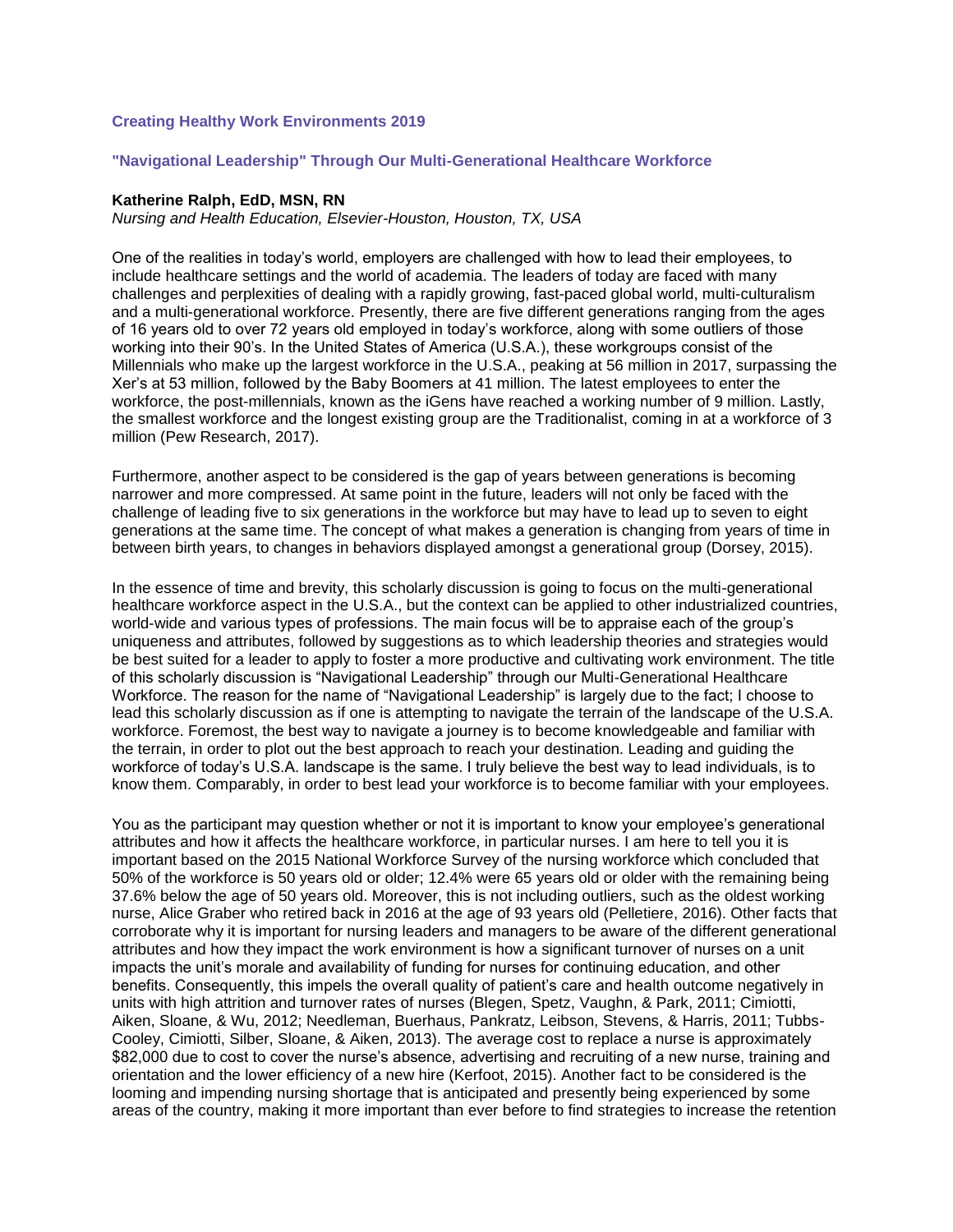rates of new nurses entering the workforce, as the large majority of Baby Boomers head into retirement (NCSBN®, 2013).

The first part of this discussion will be a review on each of the generational groups separately, "Who they are", "Where they are coming from", "What has shaped and influenced their likes and dislikes". The purpose of this approach is to help better orient you, the participant, as to which leadership theories would be most appropriate to implement and theoretically, well-received by each generational group and provide some strategies that may work with the generational groups. It is the hope and intent of this discussion will give you, the participant, a better insight and appreciation of what the different generations have to offer and how with right knowledge, management and good work practices, this diverse generational workforce can become a more cohesive and synergize team.

#### **Title:**

"Navigational Leadership" Through Our Multi-Generational Healthcare Workforce

### **Keywords:**

leadership, management strategies and multi-generational workforce

#### **References:**

A + E Networks. (Publisher). (2010). Baby Boomers. History Channel. Retrieved from <https://www.history.com/topics/baby-boomers>

AMA. (2018) Leading the Four Generations at Work. American Management Association. Retrieved from <http://www.amanet.org/training/articles/leading-the-four-generations-at-work.aspx>

Bell, J. (2013). Five Generations in the nursing Workforce, implications for Nursing Professional Development. Journal for Nurses in Professional Development, 29 (4). Retrieved from [https://www.nursingcenter.com/journalarticle?Article\\_ID=1574771](https://www.nursingcenter.com/journalarticle?Article_ID=1574771)

Blegen, M., Goode, C., Spetz, J., Vaughn, T., & Park, S. (2011) Nurse staffing effects on patient outcomes: Safety-net and Non-safety-net hospitals. *Medical Care*, 49(4), 406-414.

Bragg, J. (2014). Lead to succeed through generational differences. *American Nurse Today*, 9 (10). Retrieved from <https://www.americannursetoday.com/lead-succeed-generational-differences/>

Cimiotti, J.P., Aiken, L.H., Sloane, D.M., & Wu, E.S. (2012). Nurse staffing, burnout, and health-care associated infection. *American Journal of Infection Control*. 40(6), 486-490.

Dews, F. (June 2, 2014). 11 Facts about the Millennial Generation. [web blog]. Retrieved from [https://www.brookings.edu/blog/brookings-now/2014/06/02/11-facts-about-the-millennial](https://www.brookings.edu/blog/brookings-now/2014/06/02/11-facts-about-the-millennial-generation/)[generation/](https://www.brookings.edu/blog/brookings-now/2014/06/02/11-facts-about-the-millennial-generation/) 

Dorsey, J. (2015). What do we know about the generation after millennials? [TEDx Talks- Houston]. Retrieved from <https://www.youtube.com/watch?v=4f16o9Q0XGE>

FRY, R. (APRIL 11, 2018). Millennials are the largest generation in the U.S. labor force. Fact Tank News in Numbers, Pew Research Center. Retrieved from [http://www.pewresearch.org/fact](http://www.pewresearch.org/fact-tank/2018/04/11/millennials-largest-generation-us-labor-force/)[tank/2018/04/11/millennials-largest-generation-us-labor-force/](http://www.pewresearch.org/fact-tank/2018/04/11/millennials-largest-generation-us-labor-force/)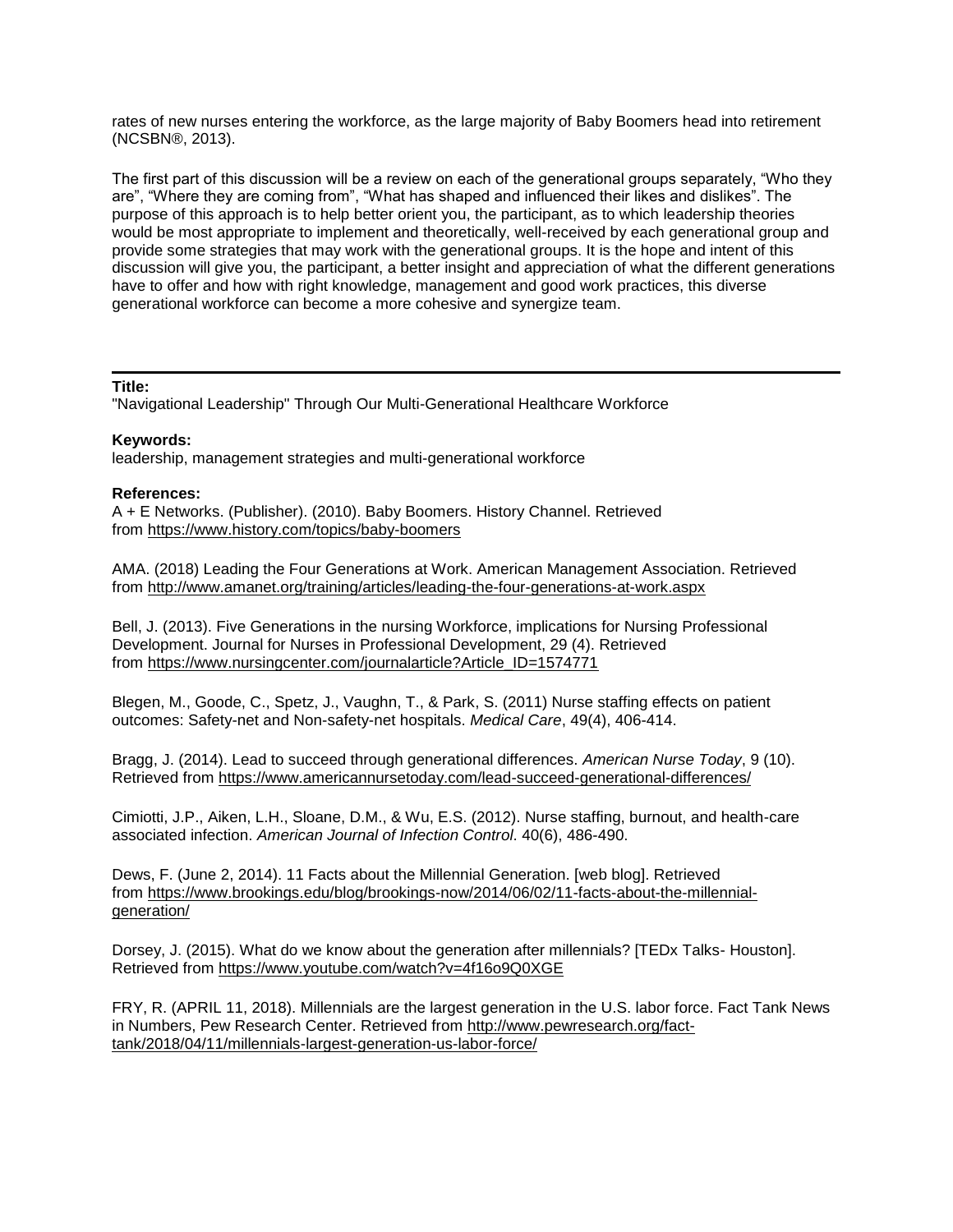Greenfield-Sanders, T. (Director). (July 31, 2014). The Boomer List- Timeline of a Generation. AMERICAN MASTERS FILM. Retrieved from [http://www.pbs.org/wnet/americanmasters/the-boomer-list](http://www.pbs.org/wnet/americanmasters/the-boomer-list-timeline-of-a-generation/3153/)[timeline-of-a-generation/3153/](http://www.pbs.org/wnet/americanmasters/the-boomer-list-timeline-of-a-generation/3153/)

GRIMES, G. (n.d.). How Generation X Works - Generation X Characteristics Retrieved from <https://people.howstuffworks.com/culture-traditions/generation-gaps/generation-x1.htm>

Kerfoot, K. (2015). Four measures that are key to retaining nurses. *American Hospital Association Hospitals & Health Networks*. Retrieved from [https://www.hhnmag.com/articles/3253-four-measures-that](https://www.hhnmag.com/articles/3253-four-measures-that-are-key-to-retaining-nurses?utm_source=daily&utm_medium=email&utm_campaign=HHN&eid=254454729&bid=1156973)[are-key-to-retaining-](https://www.hhnmag.com/articles/3253-four-measures-that-are-key-to-retaining-nurses?utm_source=daily&utm_medium=email&utm_campaign=HHN&eid=254454729&bid=1156973)

[nurses?utm\\_source=daily&utm\\_medium=email&utm\\_campaign=HHN&eid=254454729&bid=1156973](https://www.hhnmag.com/articles/3253-four-measures-that-are-key-to-retaining-nurses?utm_source=daily&utm_medium=email&utm_campaign=HHN&eid=254454729&bid=1156973)

Leadership-central.com, Leadership Theories. Retrieved from [http://www.leadership](http://www.leadership-central.com/leadership-theories.html#axzz5DdUtBLhl)[central.com/leadership-theories.html#axzz5DdUtBLhl](http://www.leadership-central.com/leadership-theories.html#axzz5DdUtBLhl)

McNickle, M. (2012). 8 Trends for a changing healthcare workforce. *Healthcare IT News*. Retrieved from <http://www.healthcareitnews.com/news/8-trends-changing-healthcare-workforce>

Moss, D. (June 20, 2017). 5 Generations + 7 Values = Endless Opportunities. Society for Human Resource Management Newsletters. Retrieved from [https://www.shrm.org/hr-today/news/hr](https://www.shrm.org/hr-today/news/hr-news/conference-today/pages/5-generations-7-values-endless-opportunities.aspx)[news/conference-today/pages/5-generations-7-values-endless-opportunities.aspx](https://www.shrm.org/hr-today/news/hr-news/conference-today/pages/5-generations-7-values-endless-opportunities.aspx) 

Murphy, S. & Raines, C. Associates. (2007). AARP Leading a multigenerational workforce. Retrieved from [https://assets.aarp.org/www.aarp.org\\_/articles/money/employers/leading\\_multigenerational\\_workforc](https://assets.aarp.org/www.aarp.org_/articles/money/employers/leading_multigenerational_workforce.pdf) [e.pdf](https://assets.aarp.org/www.aarp.org_/articles/money/employers/leading_multigenerational_workforce.pdf)

National Council of State Boards of Nursing (NCSBN). (2015). The national nursing workforce survey-Executive summary. Retrieved from <https://www.ncsbn.org/2015ExecutiveSummary.pdf>

Nelsey, L. & Brownie, S. (2012). Effective leadership, teamwork and mentoring- Essential elements in promoting generational cohesion in the nursing workforce and retaining nurses, *Collegian*, 19, 197-202.

Needleman, J., Buerhaus, P., Pankratz, S., Leibson, C., Stevens, S., & Harris, M. (2011). Nurse staffing and inpatient hospital mortality. *New England Journal of Medicine*, 364(11), 1037-1045.

Pelletierre, N. (18 July 2016). 93-year-old nurse retires after 72 years on the job. *Abc News*. Retrieved from <https://abcnews.go.com/Lifestyle/93-year-nurse-retires-72-years-job/story?id=40666497>

Rosenthal, R. (12/29/2011). Weed' and 21 other definitions that don't translate from my dad to my daughter. *Huff Post-The Blog.* [Web-blog]. Retrieved from [https://www.huffingtonpost.com/robert](https://www.huffingtonpost.com/robert-rosenthal/dated-expressions_b_1064621.html?icid=maing-grid7|main5|dl5|sec3_lnk2|108960)[rosenthal/dated-expressions\\_b\\_1064621.html?icid=maing-grid7|main5|dl5|sec3\\_lnk2|108960](https://www.huffingtonpost.com/robert-rosenthal/dated-expressions_b_1064621.html?icid=maing-grid7|main5|dl5|sec3_lnk2|108960)

Rosmanitz, K. (n.d.). Generation Y Their Attitudes Towards Work and Life. Retrieved from <http://www.english-online.at/news-articles/living/generation-y-their-attitudes-toward-life-and-work.htm>

Team CGK. (APRIL 27, 2015). FIVE GENERATIONS OF EMPLOYEES IN TODAY'S WORKFORCE, Managers and leaders face an unprecedented challenge. Retrieved from [http://genhq.com/five](http://genhq.com/five-generations-of-employees-in-todays-workforce/)[generations-of-employees-in-todays-workforce/](http://genhq.com/five-generations-of-employees-in-todays-workforce/)

Salzman, M. (February 10, 2017). 5 Generations in the Workplace (and Why We Need Them All). Entrepreneur News article. Retrieved from <https://www.entrepreneur.com/article/288855>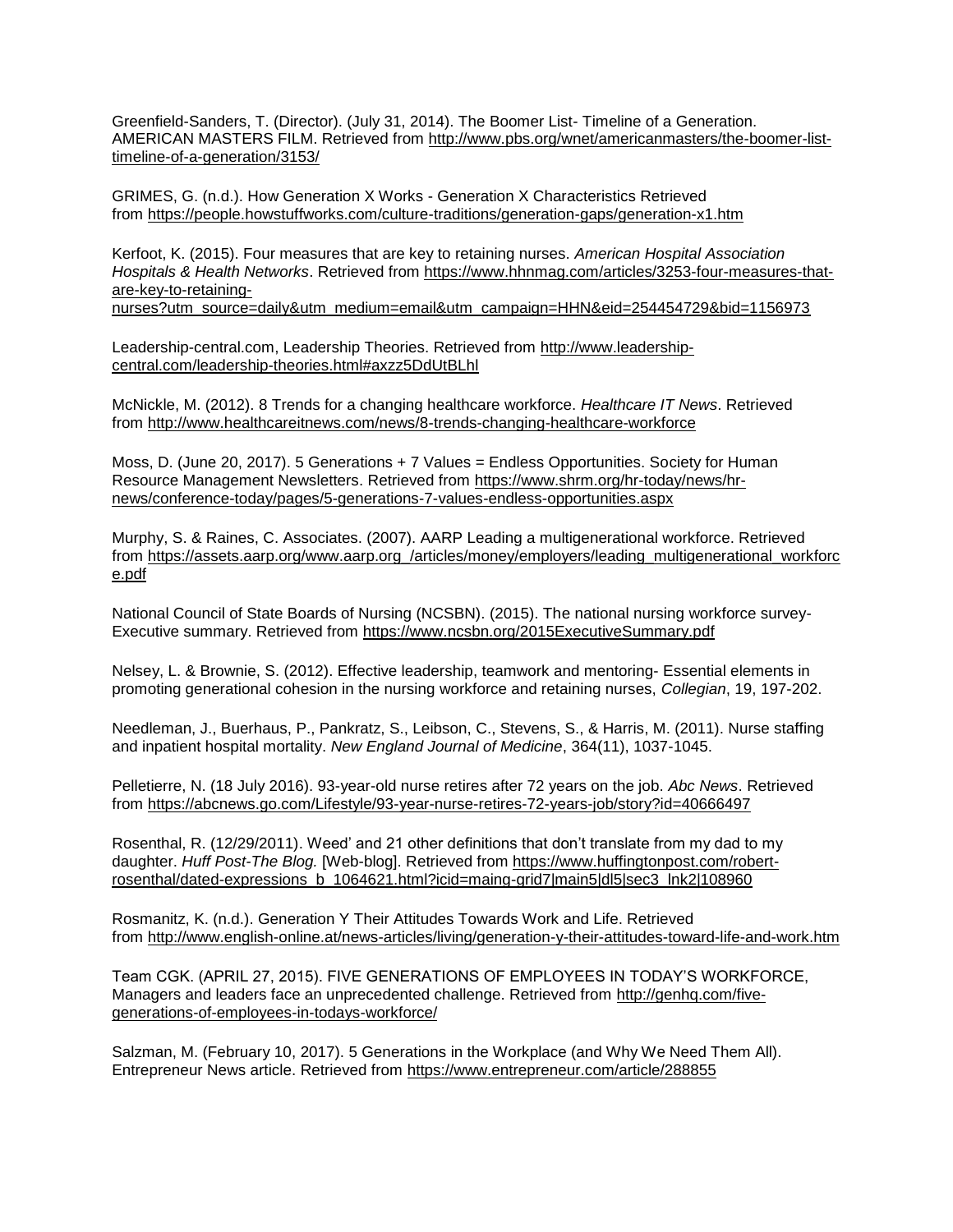Saussier. J. (2017). Super Trends Millennial's Values. Retrieved from [https://www.credit](https://www.credit-suisse.com/microsites/private-banking/supertrends/en/millennials-values.html)[suisse.com/microsites/private-banking/supertrends/en/millennials-values.html](https://www.credit-suisse.com/microsites/private-banking/supertrends/en/millennials-values.html) 

SignalTrend Inc. (December 21, 2017). Historical Prime Rate Graph- The historical average daily rate per month for Prime Rate. Retrieved from <http://www.forecast-chart.com/interest-prime-interest.html>

Sinek, S. (Host). (Oct 29, 2016). Simon Sinek on Millennials in the Workplace. [Excerpt of Simon Sinek from an episode of Inside Quest]. Retrieved from <https://www.youtube.com/watch?v=hER0Qp6QJNU#action=share>

Tanner. (February 5, 2018). 15 Influential Events that Shaped Baby Boomers. [web blog article]. Retrieved from [https://managementisajourney.com/fascinating-numbers-15-influential-events-that](https://managementisajourney.com/fascinating-numbers-15-influential-events-that-shaped-baby-boomers/)[shaped-baby-boomers/](https://managementisajourney.com/fascinating-numbers-15-influential-events-that-shaped-baby-boomers/)

TAYLOR, P. and GAO, G. (JUNE 5, 2014). Generation X: America's neglected 'middle child'. Fact Tank News in Numbers, Pew Research Center. Retrieved from [http://www.pewresearch.org/fact](http://www.pewresearch.org/fact-tank/2014/06/05/generation-x-americas-neglected-middle-child/)[tank/2014/06/05/generation-x-americas-neglected-middle-child/](http://www.pewresearch.org/fact-tank/2014/06/05/generation-x-americas-neglected-middle-child/)

Ting, E. (September 27, 2017. iGen is the latest generational label. Will they be judged for these traits? S.F. Gate. Retrieved from [https://www.sfgate.com/news/article/Generation-Z-iGeneration-post-Millennials](https://www.sfgate.com/news/article/Generation-Z-iGeneration-post-Millennials-what-is-12216808.php)[what-is-12216808.php](https://www.sfgate.com/news/article/Generation-Z-iGeneration-post-Millennials-what-is-12216808.php)

Tubbs-Cooley, H.L., Cimiotti, J.P., Silber, J.H., Sloane, D.M., & Aiken, L.H. (2013). An observational study of nurse staffing ratios and hospital readmission among children admitted for common conditions. *British Medical Journal of Quality and Safety*, 22(9), 735-742.

ValueOptions. (2014). Generation X. Retrieved from [http://www.valueoptions.com/spotlight\\_YIW/gen\\_x.htm](http://www.valueoptions.com/spotlight_YIW/gen_x.htm)

Watson, E. (Aug 23, 2014). Generation X: The Distinctive, Yet Often Obscured Generation. [web blog]. Retrieved from [https://www.huffingtonpost.com/elwood-d-watson/generation-x-the](https://www.huffingtonpost.com/elwood-d-watson/generation-x-the-distinct_b_5520583.html)[distinct\\_b\\_5520583.html](https://www.huffingtonpost.com/elwood-d-watson/generation-x-the-distinct_b_5520583.html)

Welcome to English-Online. (n.d.). Baby Boomers-The Golden Generation. Retrieved from <http://www.english-online.at/geography/baby-boomers/baby-boomers-golden-generation.htm>

Williams, Y. (2018). The Silent Generation: Definition, Characteristics & Facts. Study.com Academy. High School US History: Homework Help Resource (Chapter 18, Lesson 10). Retrieved from <https://study.com/academy/lesson/the-silent-generation-definition-characteristics-facts.html>

Wolf, C. (2016). Gen-Z Matters More than Millennials: Goldman Sachs' Christopher Wolf. Retrieved from <https://www.youtube.com/watch?v=Y8mZx4o32vs>

Young, B. (August 10, 2015). The GI and Silent Generations [PowerPoint slides]. Retrieved from <http://www.cs.utexas.edu/~byoung/slides-gi-silents.pdf>

[Author removed at request of original publisher]. (March 22, 2016). 9.2 The Relationship Between Television and Culture. (1stEd.), Understanding Media and Culture: An Introduction to Mass Communication. University of Minnesota Libraries Publishing. Retrieved from [http://open.lib.umn.edu/mediaandculture/chapter/9-2-the-relationship-between-television-and](http://open.lib.umn.edu/mediaandculture/chapter/9-2-the-relationship-between-television-and-culture/)[culture/](http://open.lib.umn.edu/mediaandculture/chapter/9-2-the-relationship-between-television-and-culture/)

**Abstract Summary:**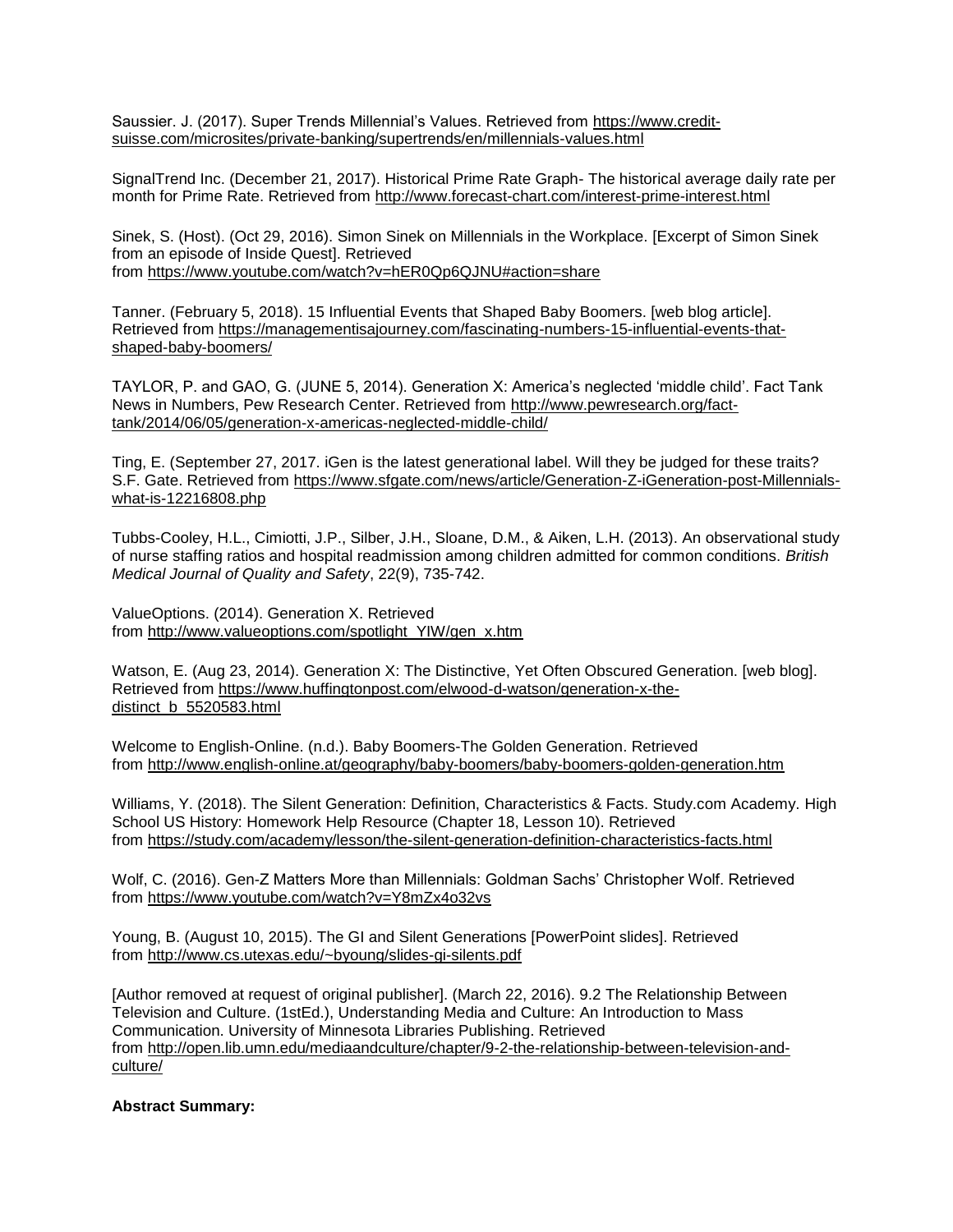The leaders of today are faced with many challenges and perplexities of a rapidly growing, fast-paced global world and a multi-generational workforce. The best way to lead your nursing workforce is to be knowledgeable of which strategies are best suited for this multi-generational workforce to create a synergized environment.

# **Content Outline:**

"Navigational Leadership" through our Multi-Generational Healthcare Workforce

- **Introduction** 
	- o Baby Boomers vs. Millennials
	- [\(https://www.youtube.com/watch?v=JADG4hXaqy4&pbjreload=10\)](https://www.youtube.com/watch?v=JADG4hXaqy4&pbjreload=10)
	- o Challenges of leading today's workforce
	- o Multi-generational workforce
	- o Impact on nursing and patient care delivery
	- o Focus of the scholarly discussion
	- o Navigational Leadership Conceptual Model
- Generational Groups The "4" W's
- Traditionalists (1925 to 1945)
	- o Who they are and where they come from
		- Oldest workforce
		- Known as the "Silents"
		- **Children of the Greatest Generation**
		- **Frugal**
	- o What and when shaped and influenced their likes and dislikes
		- Great Depression and "Dust "Bowl"
		- Post- War World II Affluence/Korean War
		- "McCarthyism"
		- "Lucky Few"
	- Baby Boomers (1946 to 1964)
		- o Who they are and where they come from
			- "The Golden Generation"
			- "Fertility Valley" and "The Rabbit Hutch"
			- **■** Innovators
			- **Biggest Consumers**
			- Children of the Traditionalists
			- Parents of the Millennials
		- o What and when shaped and influenced their likes and dislikes
			- **•** Television!!
			- 1960's civil unrest
			- **NASA**
			- Cold War
			- Deferred retirements
- X'ers (1965 to 1976)
	- o Who they are and where they come from
		- Smallest generational group
		- "America's Neglected Child"
		- "Latch-Key" kids
		- Adaptable and versatile
		- Children of the Traditionalists
	- o What and when shaped and influenced their likes and dislikes
		- Government scandals and corruption of the 1970's and 1980's
		- Economic crisis and downfall of the 1980's
		- Introduction of cable and computers usage
		- Global Terrorism/Home grown terrorism
		- 401K's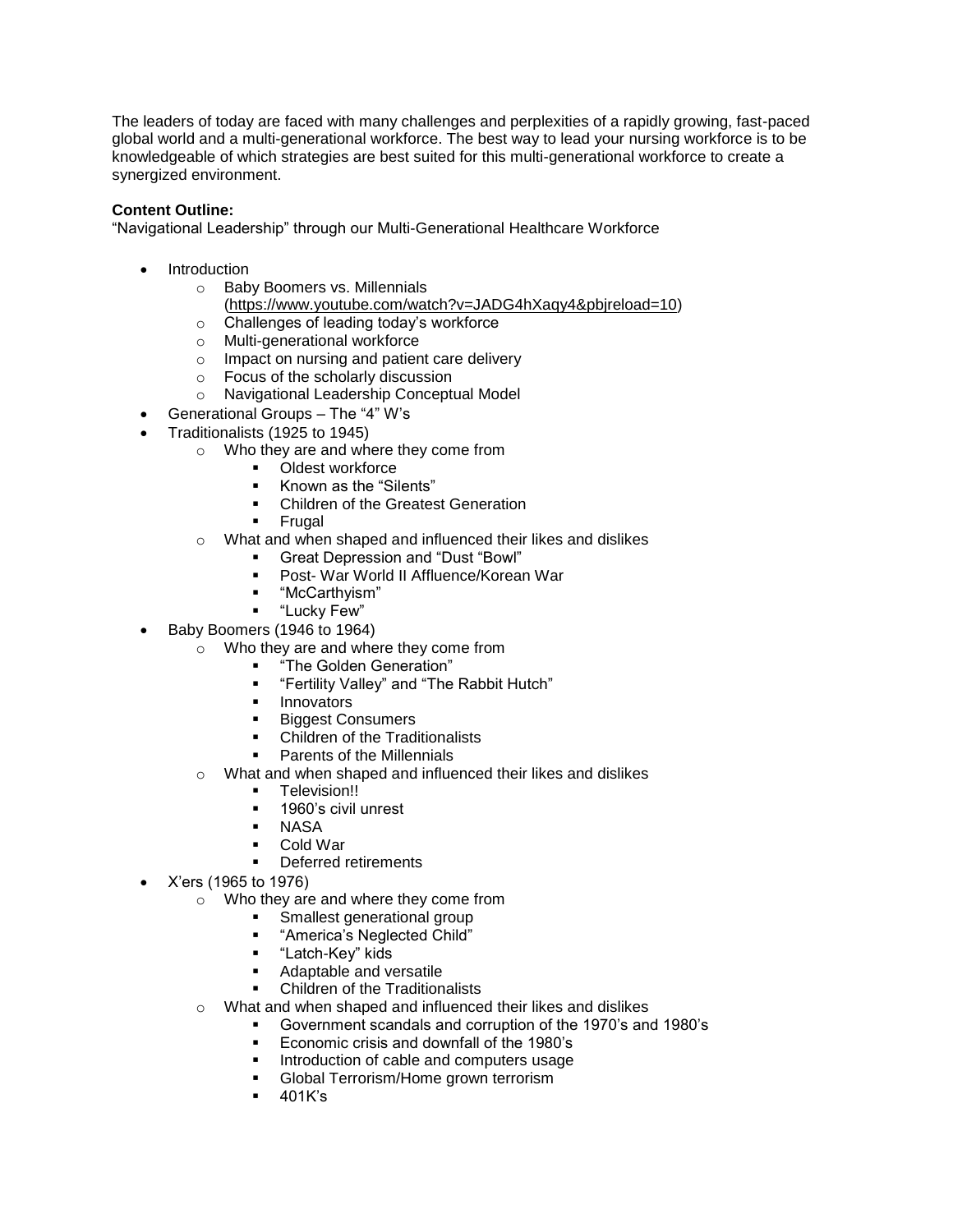- Millennials (1977 to 1995)
	- o Who they are and where they come from
		- Entitled and over indulged
		- Largest workforce group
		- Children of the Baby Boomers
		- Ideal and moralistic
		- Extravagant
		- Most educated generational group
	- o What and when shaped and influenced their likes and dislikes
		- **Failed parenting**
		- Cell phones
		- $-$  "9/11"
		- Internet
		- World of digitalization and instant gratification
- iGens (1995 to 2012)
	- o Who they are and where they come from
		- Youngest workforce
		- Largest generational group
		- Children of Xer's and Millennials
		- Conservative
		- "Digital natives"
		- **■** True Diversity
	- o What and when shaped and influenced their likes and dislikes
		- Same-sex marriage
		- President Obama
		- Family unit (?)
		- On-line consumers
- So, what does all this mean?
- "Seven values that matter most to workers of all ages"
- Leadership Theories and Generational Match-up
	- o Behavioral
	- o Contingency
	- o Transactional
	- o Transformational
- Generational Attributes and Work Ethics
	- o Where are they now?
	- o Who are they?
	- o Communication Styles
	- o What they want
	- o What they bring to the table
	- o Work Ethic
	- o Work Focus
	- o View on "Authority"
	- o Work Values
	- o Leadership Style
	- o Interactive Style
	- o Feedback and Rewards
	- o How to give feedback
	- o Work Assets
	- o Work Liabilities
- **Strategies**
- Communication and its impact
	- o Patient care
		- o Workplace environment
- Health Information technology